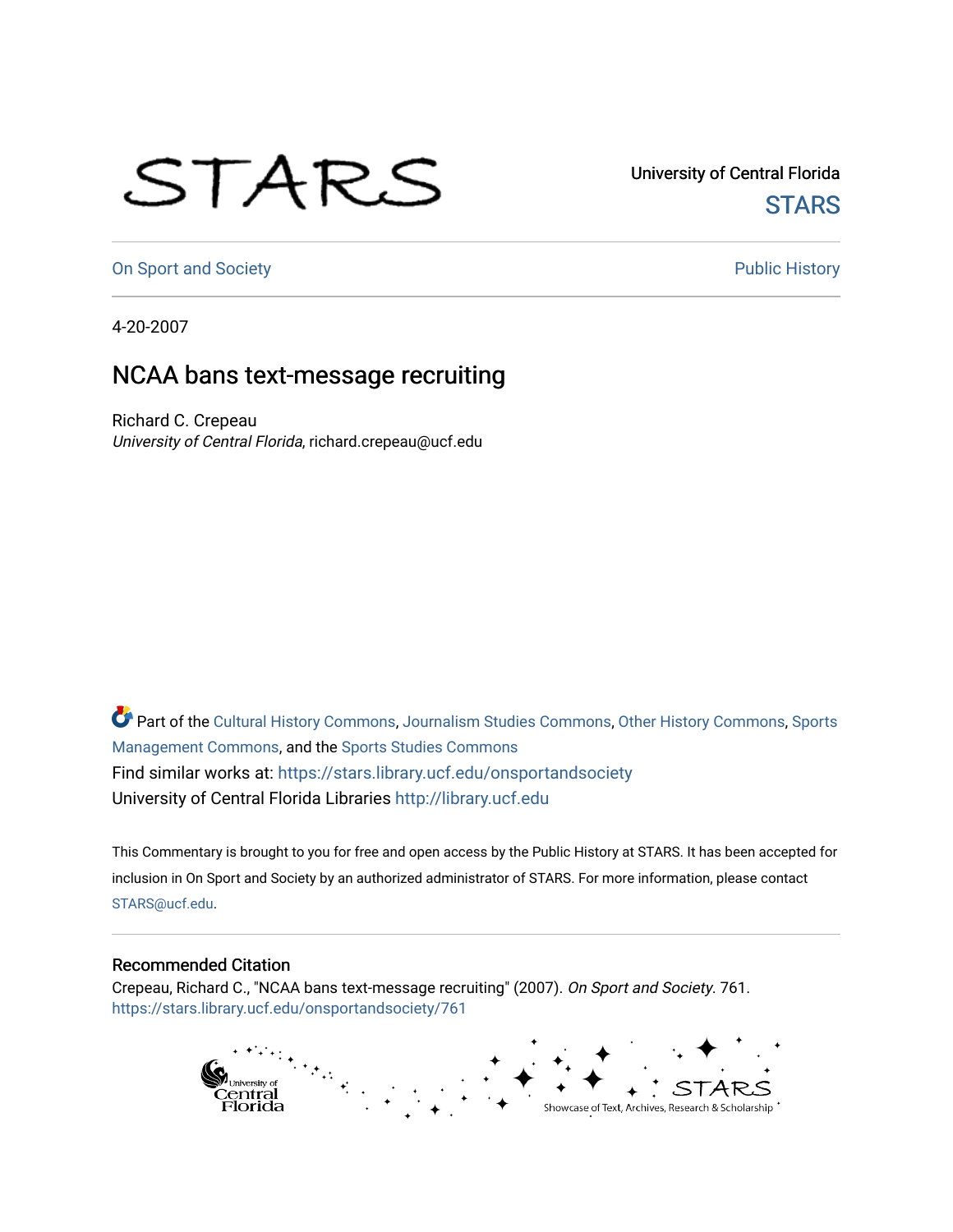## SPORT AND SOCIETY FOR H-ARETE NCAA bans text-message recruiting APRIL 20, 2007

Every day in every way my admiration for the National Collegiate Athletic Association soars to new heights. Who could not but admire the latest blow delivered by this august organization on the behalf of the purity of intercollegiate athletics?

The NCAA Management Council has recommended that the NCAA place a ban on all electronically transmitted correspondence, including text messages, between coaches and recruits. This policy position, should it be given final approval, is breathtaking in its scope and significance. One day it will be considered by sport historians as the turning point in the struggle to contain corruption in intercollegiate athletics even though it exempts faxes and e-mails from the edict.

Florida head coach Urban Meyer, who is credited with perfecting, if not actually initiating, text messaging to unprotected high school football players, is yet to comment on this new roadblock facing his ongoing effort to repeat as BCS champion. One can only imagine how much this action will be deplored by Pope Urban of Gainesville. As to the alternative use of e-mails and faxes, they seem a poor alternative, as they are so 20th century, and Urban is so 21st century.

The earliest this ban actually could go into effect is August of 2007. Enterprising high tech coaches have another three to four months to text away. One can only imagine the urgency with which they will be mass texting in every direction. One can only imagine how many high school, middle school, and red-shirt preschoolers will be permanently scarred in this interim period of free-fire texting.

It is good to know the NCAA is alert to the sort of abuse emanating from the new technologies. It is also reassuring that the NCAA is not just a reactive organization, but also proactive: Discouraging evil and encouraging good.

In the encouragement category, word came yesterday that the NCAA Post-season Football Licensing Subcommittee (yes, there really is such a subcommittee) has given its approval to thirty-two bowl games for the 2007 football season. These are the same thirty-two memorable and epic contests that were held to conclude the 2006-football season. And who will ever forget the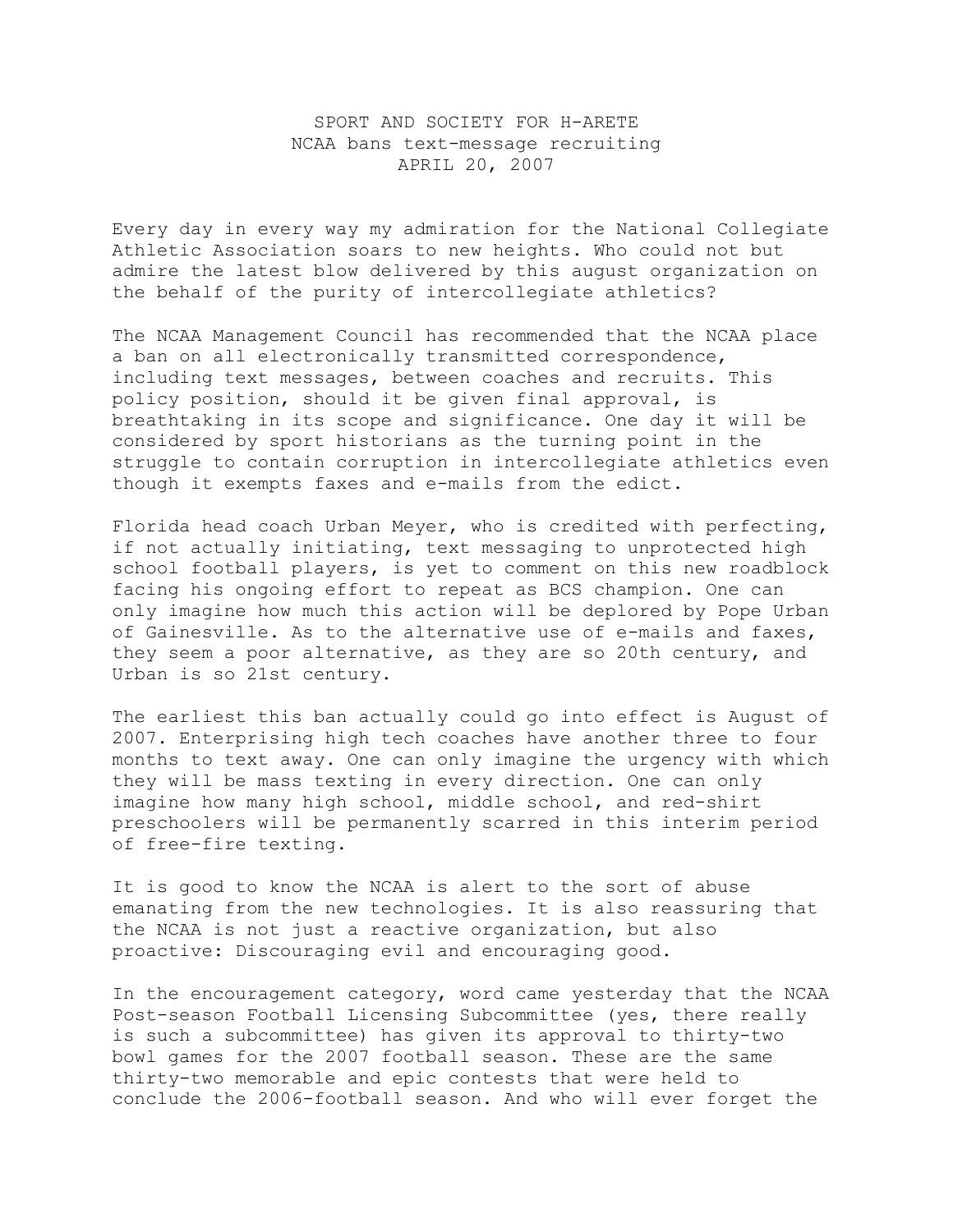stunning Brut Sun Bowl? Or the Papjohns.com Bowl? Certainly not the 1.6M collective fans that attended these two classics and the other thirty bowls. The participating universities and conferences that divided up the \$217.6M in payouts will also recall these bowls with a certain degree of warmth. For those universities that lost between a half-million and a million and half-dollars each by sending their football teams to the "less glamorous" of the bowl games, the warmth may not seem as fuzzy.

But then it's not about the money.

Jeff Hathaway, chairman of the NCAA Post-season Football Licensing Subcommittee, put it so well when he saluted the bowl organizing committees who did so much to "create a positive experience for the student-athletes." Indeed, this is the true mission of bowl games. There is after all nothing any more positive than an experience in Shreveport or Detroit in December, or getting battered in a half empty stadium a few nights before Christmas.

The other ongoing and encouraging development can be seen in the first results of the NBA's rule that no basketball player can be drafted until a year after his class graduates from high school. For the most part this has meant that basketball players coming out of high school have been forced to go to college. This great and glorious victory for education also means that most players are now completing that year of involuntary servitude in which they have contributed mightily to the ongoing cash flow to the NCAA through the mechanisms of March Madness.

The fact that many of these student athletes, known among college coaches as the one-and-done players, are now announcing for the NBA draft should be of no concern to the NCAA. Mission Accomplished, Mr. Stern. These players have now been subjected to the "raincoat theory of education," having been "exposed" to college. Such "exposure" for one year is something akin to a drive-by education, and the hope is that these student athletes sustain nothing worse than a minor brain damage from a general education class.

It is reported that Greg Oden, a one-and-doner who has just declared for the NBA draft, was able to broaden his knowledge of the liberal arts and develop new perspectives on life during his spring term at THE Ohio State University. His study of the History of Rock 'n Roll and Sociology 101 will no doubt serve him well during those long road-trips on the NBA circuit. Indeed his stay in Cleveland will be a much richer experience when he